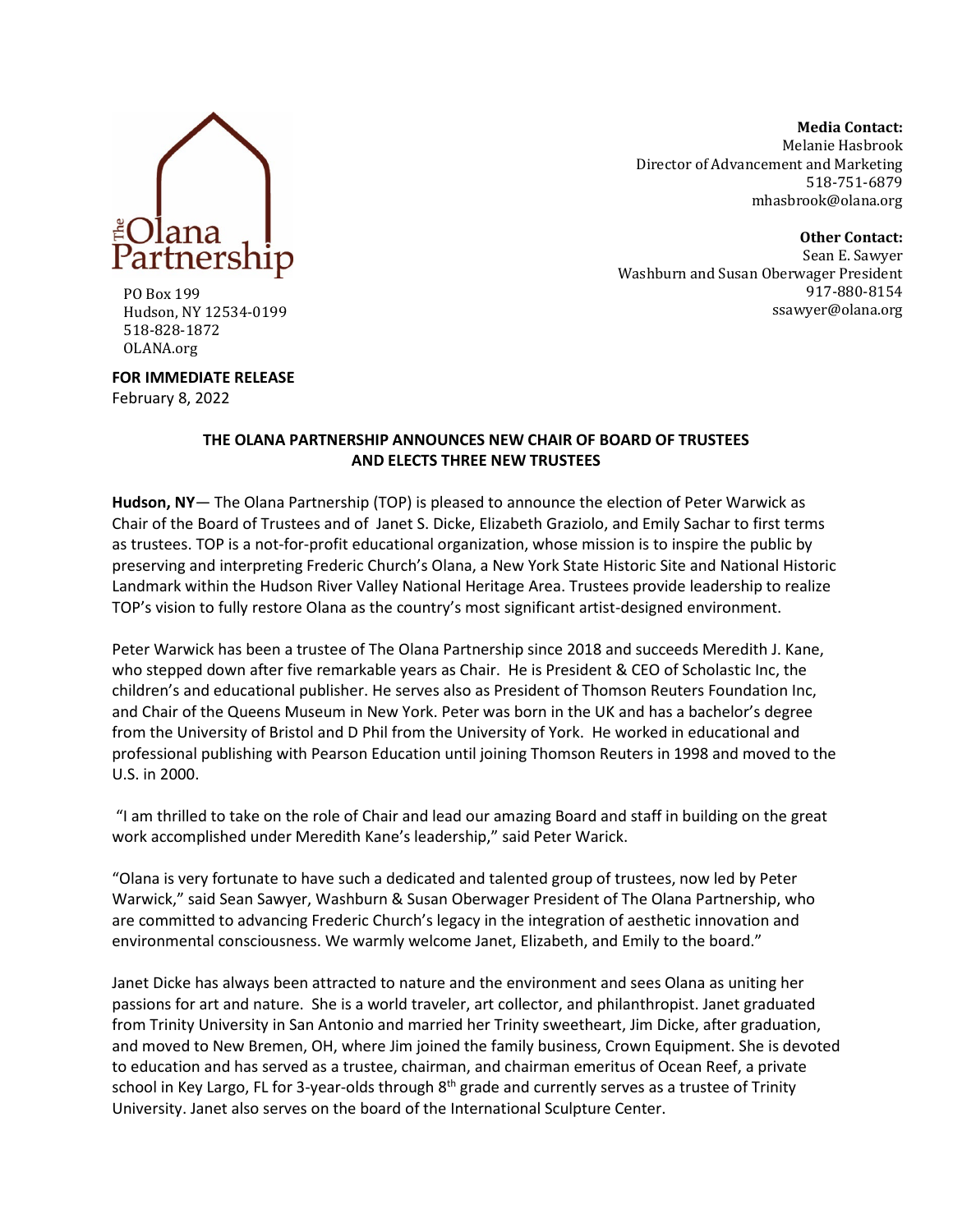Elizabeth Graziolo, AIA, is the award-winning founder and principal of Yellow House Architects based in New York City and Miami, a collaborative-minded practice specializing in residential and commercial work. Preceding YHA, she was a partner at Peter Pennoyer Architects for over 15 years, directing projects ranging from private homes to multi-tenant developments in the United States and abroad. In 2021, *Architectural Digest* inducted Elizabeth into their illustrious AD100 after profiling her as "One to Watch" earlier that same year. Elizabeth is a trustee of The Museum of the City of New York and The Cooper Union for the Advancement of Science & Art and serves on the Delano & Aldrich/Emerson Fellowship Committee of the American Institute of Architects. Elizabeth is also an active mentor and champion for young women entering the architecture profession, participating as a presenter and resource in programs that help inspire and support the next generation of women architects. In addition to her New York City base, she has a home in Hudson, NY.

Emily Sachar is a Pulitzer Prize-nominated book author, award-winning journalist, and former editorial leader at *Newsday*, Scholastic, and *Time* Inc. She is the creator and editor of Red Hook, New York's online newspaper *The Red Hook Daily Catch*. Sachar is the two-time winner of the Grand Prize for Distinguished Education Reporting from the Education Writers of America and Peter Khiss Award for Outstanding Reporting on New York City Government. An experienced educator, she has held faculty appointments at New York University, the State University of New York, the New York Academy of Art, and Bard College. Emily first became involved with Olana in 2016 when she started to lead tours of Olana's Main House and Landscape.

To learn more about Olana and upcoming tours and events, please visit OLANA.org

###

*About Olana State Historic Site and The Olana Partnership: Olana is the greatest masterwork of Frederic Edwin Church (1826-1900), the preeminent American artist of the mid-19th century and the most important artist's home, studio, and designed landscape in the United States. Church designed Olana as a holistic environment integrating his advanced ideas about art, architecture, landscape design, and environmental conservation. Olana's 250-acre artist-designed landscape with five miles of carriage roads and a Persian-inspired house at its summit embraces unrivaled panoramic views of the Hudson Valley and Catskill Mountains and welcomes more than 170,000 visitors annually. The landscape is open for guided touring, and reservations are highly recommended. The landscape is open daily 8 AM-sunset.* 

*Olana State Historic Site, administered by the New York State Office of Parks, Recreation and Historic Preservation, is a designated National Historic Landmark and one of the most visited sites in the state. The Olana Partnership, a private not-for-profit education corporation, works cooperatively with New York State to support the restoration, conservation, and interpretation of Olana. The Olana Partnership operates Olana State Historic Site in a cooperative agreement with New York State Parks.*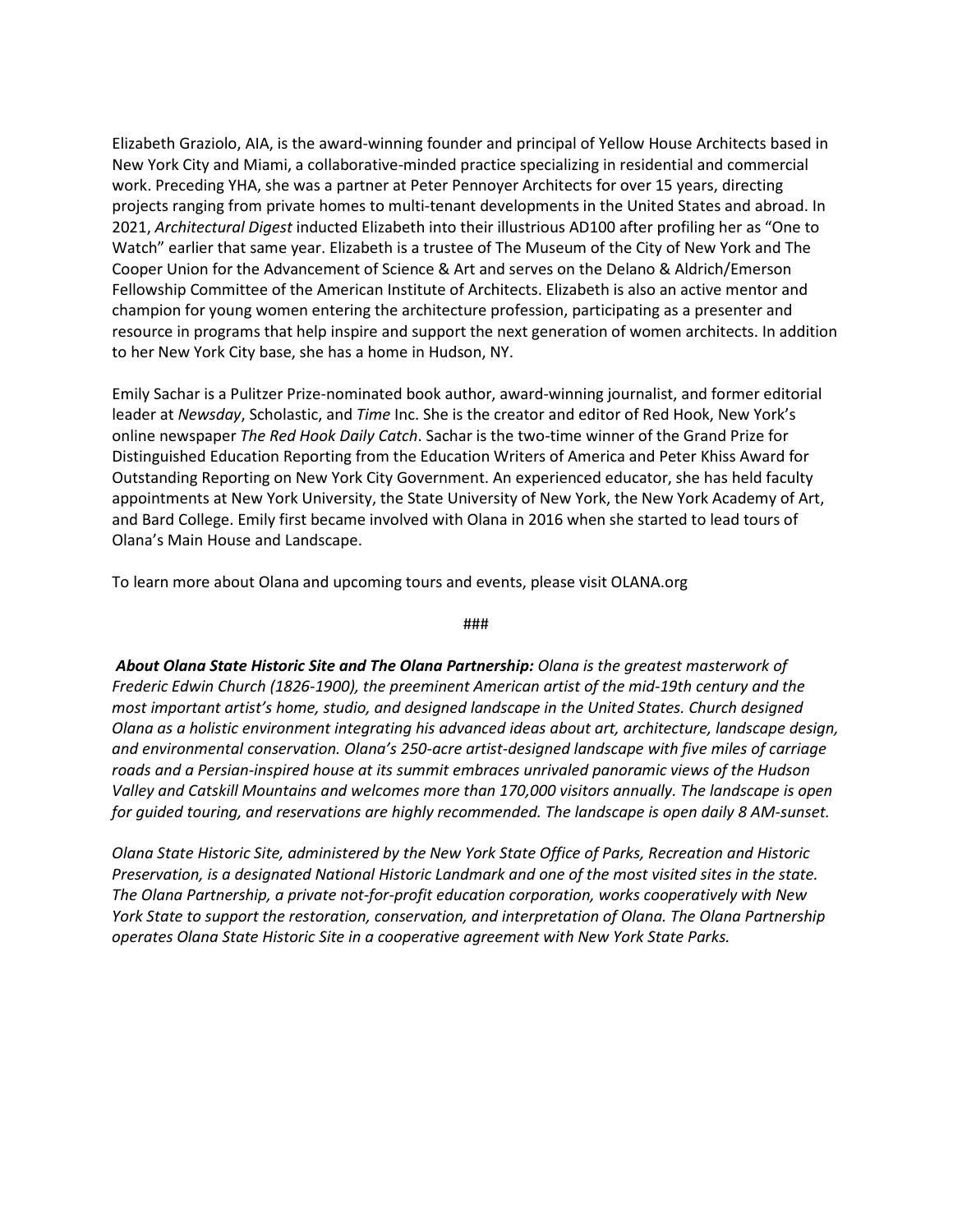

Peter Warwick



Janet S. Dicke